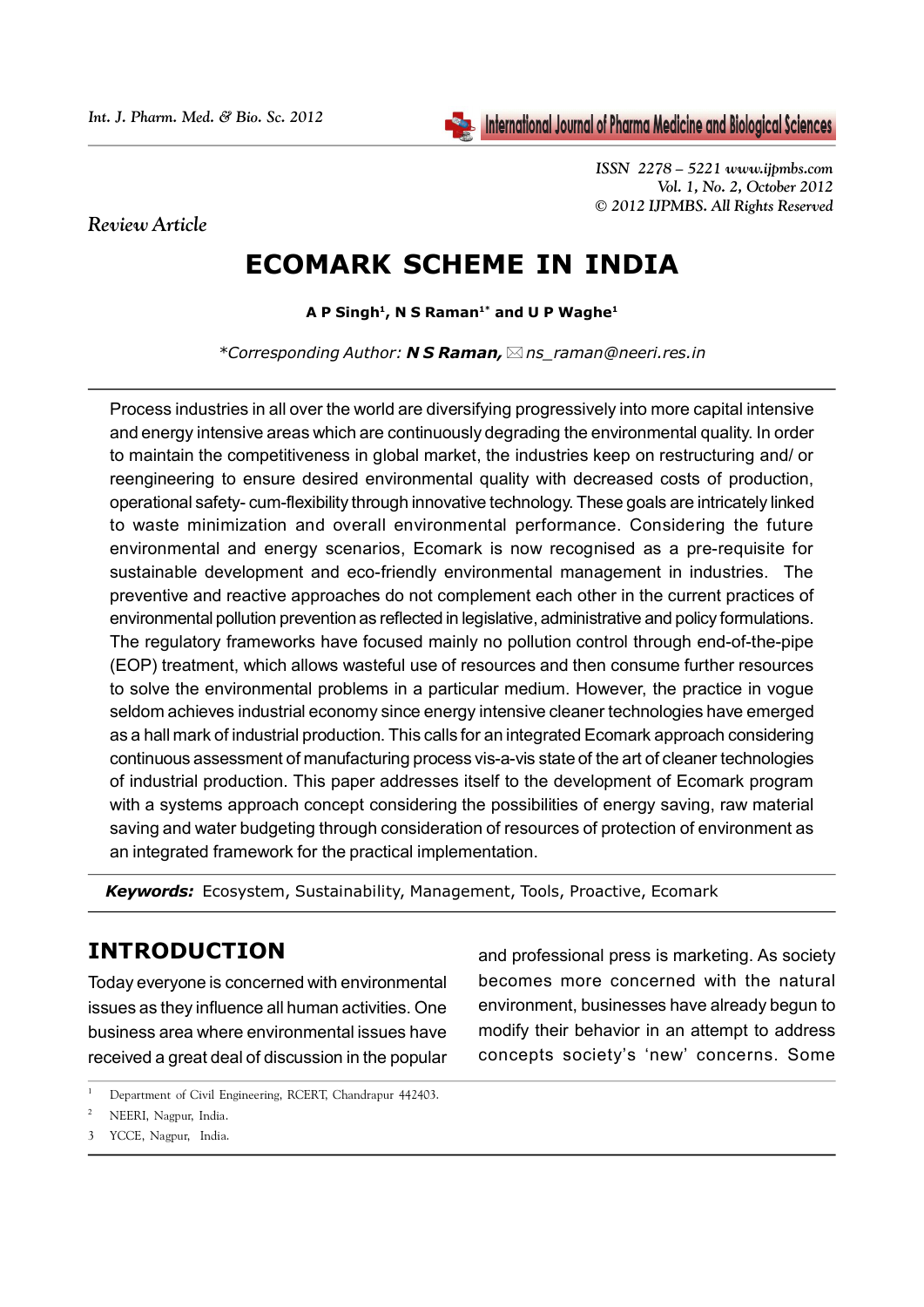businesses have been quick to accept concepts like environmental management systems and waste minimization and have integrated environmental issues into all organizational activities. Some evidence of this is the development of journals such as "Business Strategy and the Environment" and "Greener management International", which are specifically designed to disseminate research relating to environmental behavior of business houses. Thus terms like "Green Marketing", "Green Earth Business" and "Environmental Marketing" appear frequently in the popular press.

The concern of the society for the natural environment and drive for making a "Green Earth Business" has led to emergence of "Green Activities" that include Green Marketing, Green Advertising, Green Products, Green Purchasing, Green Supply Chain, and Green Shopping. Green marketing incorporates a broad range of activities including product modification, changes to the production process, packaging changes, as well

as modifying advertising. Yet defining green marketing is not a simple task. Green or Environmental Marketing consists of all activities designed to generate and facilitate any exchanges intended to satisfy human needs of wants,: such, that the satisfaction of these needs and wants occurs, with minimal on the natural environment. In fact, green marketing is the kind of used on the condition of the earth and human life too. So it teaches us to manage the marketing process for satisfying the needs, wants and demands of customers and society in both profitable and environmentally sustainable ways. The American Marketing Association (AMA) held the first workshop on "Ecological Marketing" in 1975.The proceedings of this workshop resulted in one of the first books on green marketing entitled, "Ecological Marketing".

Internationally, environmental labeling programmes are becoming popular. At least, fifteen countries including India have launched the ecolabelling schemes, as shown in Table 1.

| Country          | Name of Programme         | Year Started |
|------------------|---------------------------|--------------|
| Germany          | Blue angel                | 1977         |
| Canada           | Environmental Choice      | 1988         |
| Japan            | Ecomark                   | 1989         |
| Nordic Countries | White Swan                | 1989         |
| New Zealand      | Environmental Choice      | 1990         |
| Sweden           | Good Environmental Choice | 1990         |
| United States    | Green Seal                | 1990         |
| Austria          | Austrian Eco-label        | 1991         |
| India            | Ecomark                   | 1991         |
| European Union   | European Flower           | 1992         |
| France           | NF-Environment            | 1992         |
| South Korea      | Ecomark                   |              |
| Singapore        | Green Label               | 1992         |
| The Netherlands  | Stichting Milieukeur      | 1992         |
| Croatia          | Environmentally Friendly  | 1993         |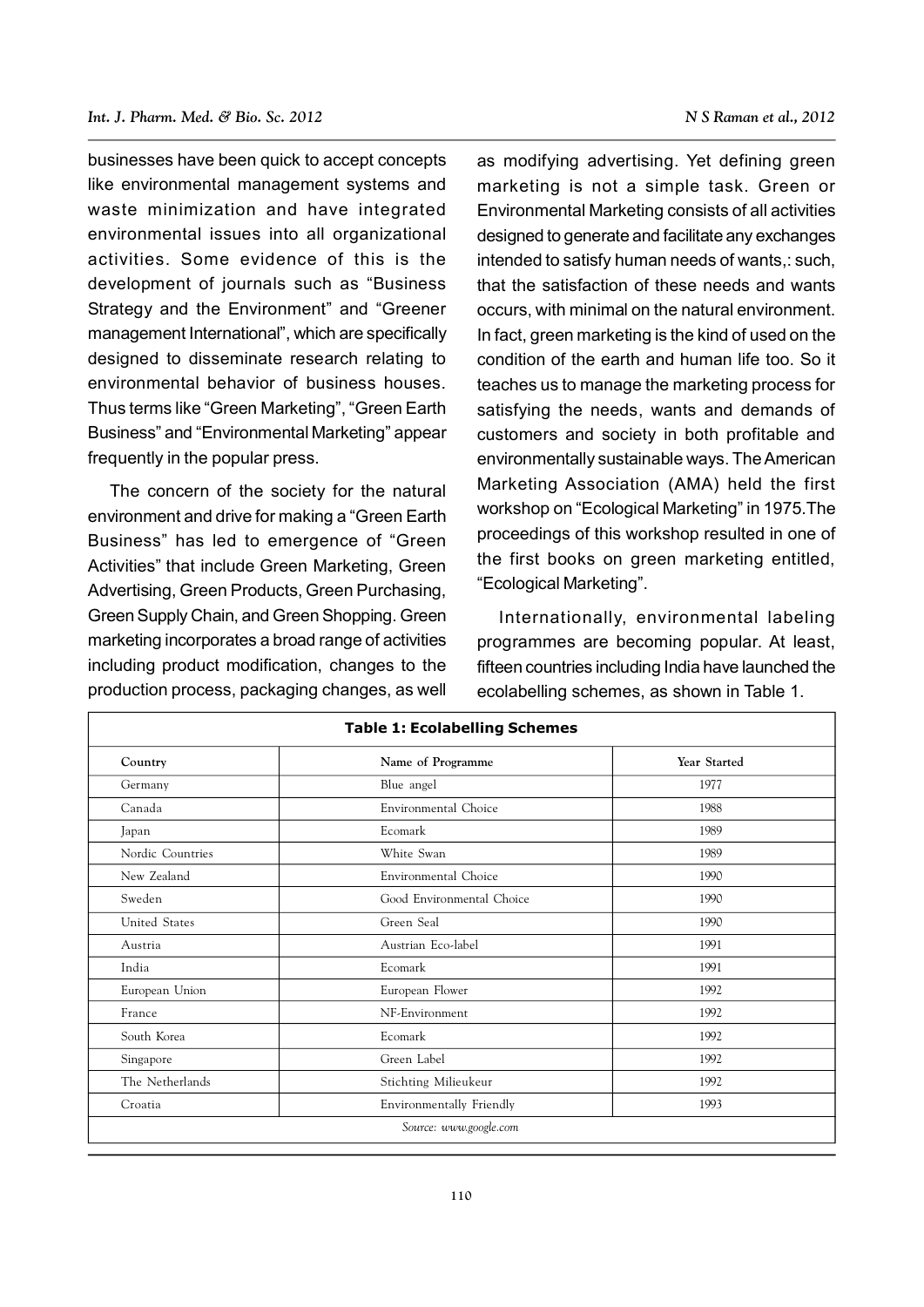The Government of India and few other organizations have made efforts to promote Green Marketing. In 1991, the Government of India instituted a voluntary scheme to label consumer products as environment friendly and to label a green product; the government adopted a sign of "Ecomark". The concept was developed but it never picked up. The main reasons may be that people are not aware of this concept or they have never been made to understand the importance of this concept. The issue of environmental protection has brought the Consumers, The Industry, and The Government to a common platform where each has to play its own role. The government and legislatures are using their influence to reduce environmental and health hazards due to industrialization and to stimulate the development of clean(er) technologies. 'Green products' balance environmental and compatibility with performance, affordability and convenience. They are typically durable, non toxic, recyclable and are often made from recycled materials. Green products have minimal packaging; little embodied energy and carry low environmental impact.

The first Ecomark was awarded some five years ago to a 'Godrej' product, "Ezee," a liquid detergent for washing special /delicate fabrics (such as silk and wool). To increase consumer awareness, the Government of India launched the eco-labeling scheme known as 'Ecomark' in 1991 for easy identification of environment-friendly products. Any product which is made, used or disposed of in a way that significantly reduces the harm it would otherwise cause the environment could be considered as Environment-Friendly Product. The criterion follows a cradle-to-grave approach, i.e. from raw material extraction, to manufacturing, and to

disposal. The 'Ecomark' label is awarded to consumer goods which meet the specified environmental criteria and the quality requirements of Indian Standards. Any product with the Ecomark will be the right environmental choice. Environmental labeling is being promoted in a number of countries to encourage cleaner production and raise awareness among consumers of the environmental implications of consumption patterns.

### **WHAT IS ECO-LABELLING?**

An eco-label is a label which identifies overall environmental preference of a product or service within a particular product/service category based on life cycle consideration. An eco-label is awarded by an impartial third party to products or services which are found to meet established environmental leadership criteria. In India, we come across many advertisements which make false claims about their product and we term this as self-styled "green claims" which have got no authenticity.

ISO has identified three major environmental labelling

Type I: Environmental labelling (i.e. "eco labels"),

- Type II: "Self declaration claims" and
- Type III: "Environmental declaration like report cards / information labels".

In a typical eco-labelling program, product categories and criteria are established by an independent organization and technical advisory group. Generally, once a category is chosen, life cycle review of a product is conducted and for products this review includes the process of raw material extraction, manufacturing process, distribution process and criteria, use and final disposal of product. The basic differentiating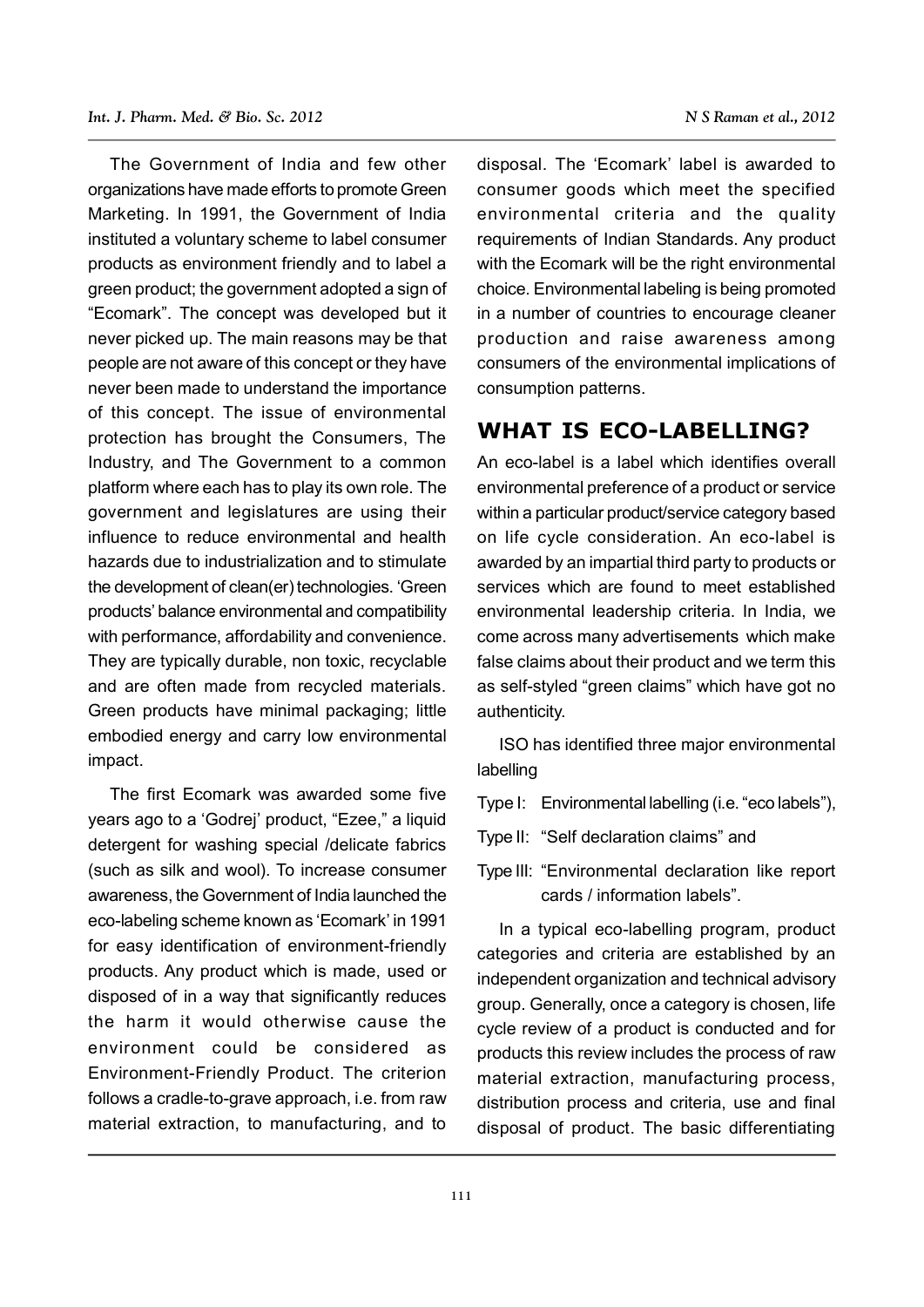parameters like energy use and toxicity are given maximum importance as they are directly linked to the environment. Organizations which want to participate in such eco-labelling programs are required to pay the licensing fee for seeking permission to use the program's distinctive eco label symbol for a specified period. It must be noted that use of eco label is restricted to the approved products and is usually monitored by managing agency.

### **ECOMARK SCHEME**

The Ministry of Environment and Forests, Govt. of India has instituted a scheme on labeling of Environment Friendly Products through Gazette Notification No. 71 dated 21st February 1991. The scheme is operating on a national basis and provides accreditation and labeling for household and other consumer products which meet certain environmental criteria along with quality requirements of the Indian Standards for that product. The Scheme is known as "ECOMARK". Any product which is made, used or disposed of in a way that significantly reduces the harm it would otherwise cause to the environment, are categorized as environment friendly product. The scheme is voluntary and invites participation from common citizens and concerned industrial sectors in the larger interest of environment.

### **OBJECTIVE OF THE SCHEME**

The specific objectives of the scheme are as follow:

- To provide an incentive for manufacturers and importers to reduce adverse environmental impact of products.
- To reward genuine initiatives by companies to reduce adverse environmental impact of their products.
- To assist consumers to become environmentally responsible in their daily lives by providing information to take account of environmental factors in their purchase decisions.
- To encourage citizens to purchase products which have less harmful environmental impacts?
- Ultimately to improve the quality of the environment and to encourage the sustainable management of resources.

### **MECHANISM OF THE SCHEME**

The MoEF has constituted two committees namely Steering Committee and Technical Committee to identify product categories, develop criteria and to coordinate related activities. The Bureau of Indian Standards is to assess and certify products and draw up a contract with the manufacturer, allowing the use of the label, on payment of a fee. The terms of committees shall be for three years or until reconstituted. Of these, the CPCB is a registered member of the Global Ecolabelling Network.

A Steering Committee, set up in the Ministry of Environment and Forests, to determine the product categories for coverage under the scheme and also formulate strategies for promotion, implementation, future development and improvements in the working of the scheme. Determine the product categories to be taken up under the scheme. Create mass awareness for promotion and acceptance of the scheme. Formulate strategies for future development of the scheme.

The functions of the Steering Committee shall be as follows

a. Selection of the logo for the ECOMARK.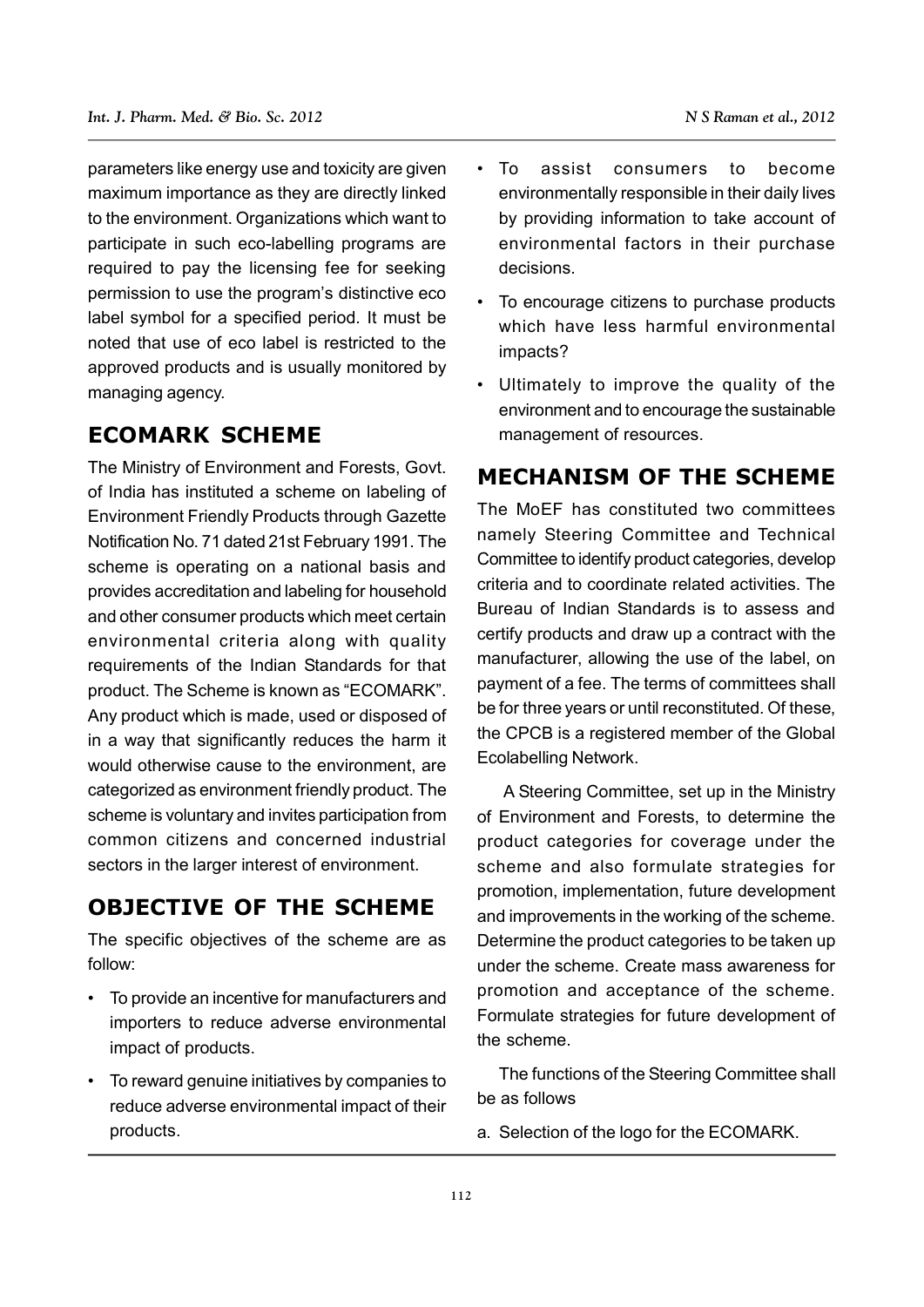- b. Activities related to creation of mass awareness for promotion and acceptance of the scheme.
- c. Determining the product category to be taken up under the scheme.
- d. Co-coordinating ways of ensuring that industry is actively involved in the scheme.
- e. Securing the involvement of other Ministries, Government Departments, Industry Associations and other Non-Governmental Organisations and Consumer Organisations.
- f. Formulations of strategies for future development of the scheme.
- g. Identifying institutions in India or outside which are engaged in the standardization of any article or process or improvement of quality of any article or process and recommending assistance to build consumer awareness.
- h. Promoting programmes of Comparative Testing of products by Consumer Organisations and disseminating their results to the general public.
- i. Supporting any research for the formulation of ECOMARK products in the interest of Consumer groups.

In case of special requirement of expertise in specific fields, the committee may invite experts as special invitees. The terms of the Committee shall be for three years or until reconstituted. Besides above central Govt. shall nominate not more than five non-officials to represent the interests of industry, consumer groups or other NGOs of which at least two will represent consumer groups.

ii. A Technical Committee shall be constituted by the Central Government to identify the individual products and determine the criteria for awarding the ECOMARK. The Committee shall function in the Central Pollution Control Board, Delhi.

The following shall be the functions for the Technical Committee:-

- i. Identification of specific products for classifying as environment friendly,
- ii. Reviewing the existing state of knowledge and the environmental criteria being followed in other countries,
- iii. Recommend the most appropriate criteria and parameters to designate various products as environment friendly, including the most important criteria or individual products that have been specified for the purpose and their inter-se priority, whenever possible,
- iv. Review the various technologies available for determining the criteria.
- v. Recommend various laboratories and analysts for product assessment to the Ministry of Environment and Forests,
- vi. Evaluation of the environmental impact of the products and criteria from time to time,
- vii.To review from time to time the implementation of the schemes by the Bureau of Indian Standards (BIS), including the sample inspections done by it.
- viii. Set up sub-committees for each product category if so required, including formulation of test programme's for comparative testing of products by consumer organisations.
- ix. The technical committee may set up expert panels to advise it for specific products.

The Bureau of Indian Standards (BIS) shall implement the scheme. Following shall be functions of the BIS: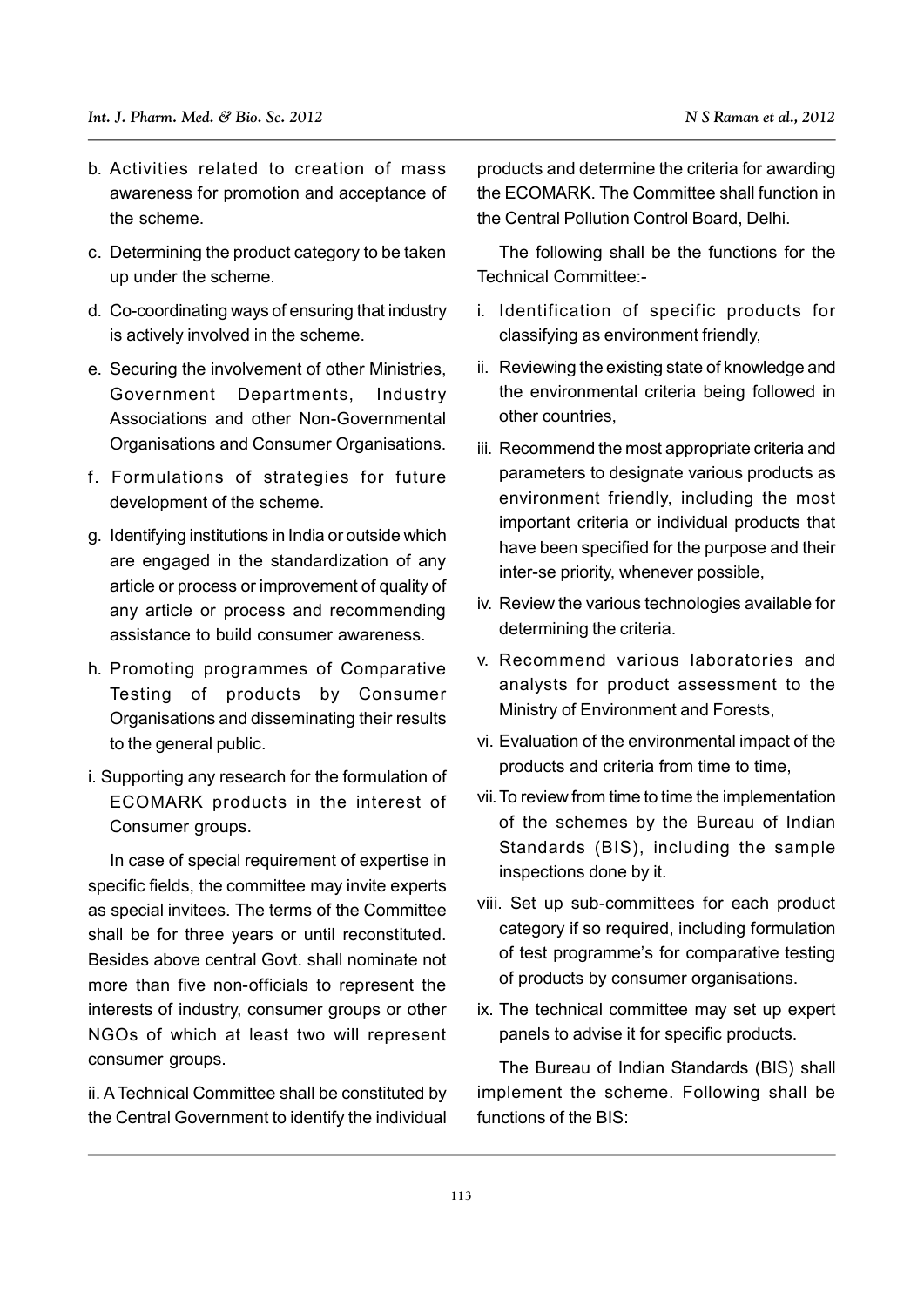- 1. Assess the product for Ecomark; certify the product for award of the Ecomark;
- 2. Review suspends or cancels a license, for the use of the Ecomark;
- 3. Mark inspections, and take such samples for analysis of any material or substances as may be necessary to see whether any article or product in relation to which the Ecomark has been used, conforms to the contract or whether the Ecomark is improperly used in relation to any article or process with or without a license;

#### *a. Certification and Licensing*

Under the scheme, the manufacturers shall apply for testing and certification of products which fall under the notified categories in terms of their compliance with published environmental criteria in the prescribed form. The terms and conditions governing operations of licenses including fees shall be as per the Bureau of Indian Standards Act and the regulations framed there under.

Testing and certification shall be carried out by the Bureau of Indian Standards. For product categories which have the Indian Standards mark, the Bureau of Indian Standards will ordinarily complete the task of certification within a period of three months. Products certified as eligible for the ECOMARK shall be licensed to carry the ECOMARK for a prescribed time period. The product shall be reassessed after the prescribed period and the license fee shall have to be paid again for the mark.

#### *b. Criteria for Ecomark*

The criteria are based on the cradle-to-grave approach, i.e. from raw material extraction to manufacturing and to disposal. The basic criteria cover broad environmental levels and aspects,

but are specific at the product level. A product is examined in terms of the following main environmental impacts:

- That, they have substantially less potential for pollution than other comparable products in production, usage and disposal.
- That, they are recycled, recyclable, made from recycled products or bio -degradable, where comparable products are not;
- That, they make significant contribution to saving non-renewable resources including non-renewable energy sources and natural resources compared with comparable products;
- That, the product must contribute to a reduction of the adverse primary criteria which has the highest environmental impact associated with the use of the product, and which will be specifically set for each of the product categories.

#### *c. Product General Requirements*

The product general requirements deal with the issues of compliance of the pollution control acts; raising environmental awareness among consumers etc., in addition to safety, quality and performance of the products.

#### *d. Product Specific Requirements*

While determining the product specific requirements, the following issues have been taken into account:

- production process including source of raw materials;
- use of natural resources;
- likely impact of the environment;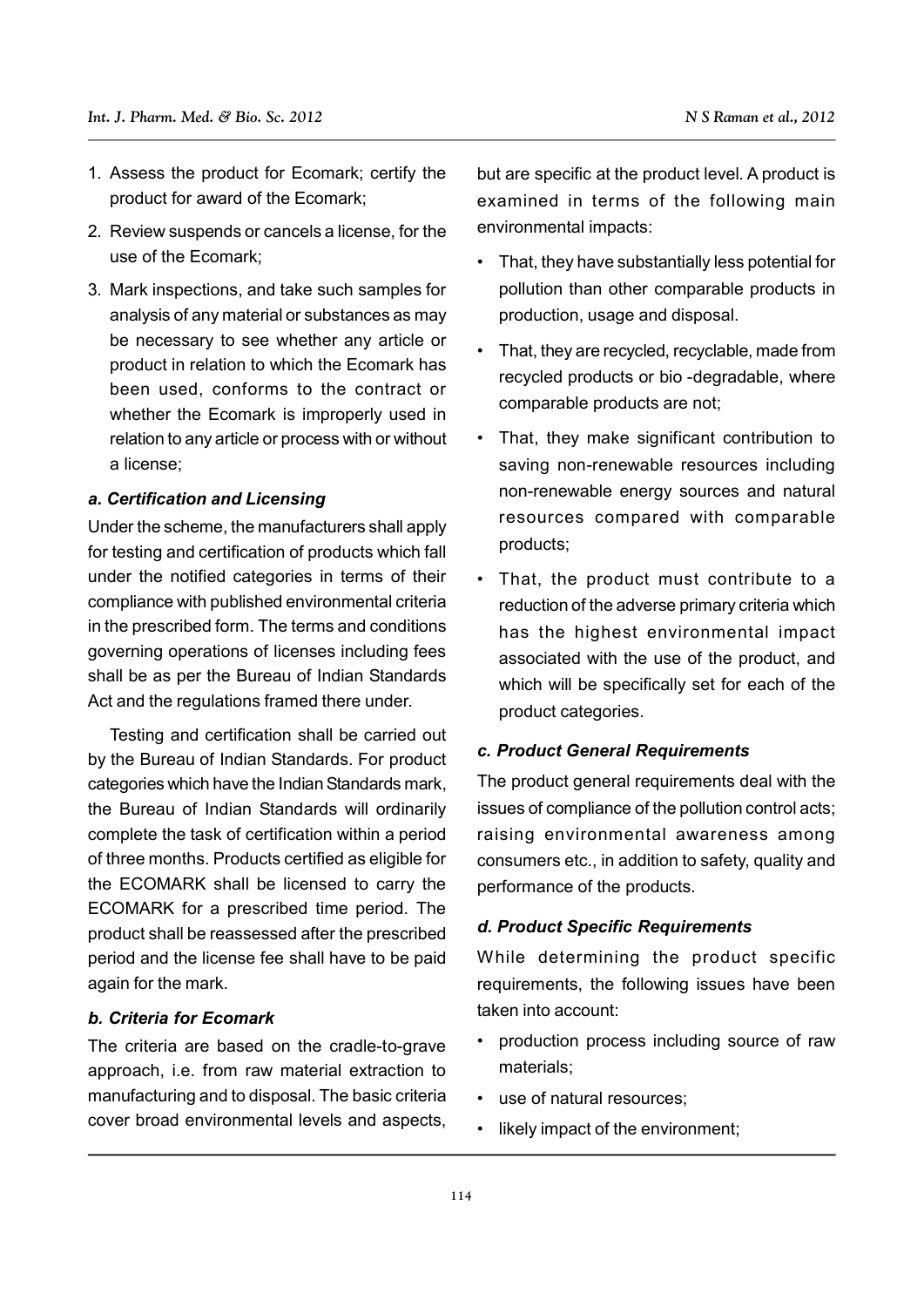- energy conservation in the production of the product;
- effect and extent of waste arising from the production process;
- disposal of the product and its container;
- utilization of "Waste" and recycled materials;
- suitability for recycling or packaging; and
- biodegradability

 $\sqrt{ }$ 

#### *e. Ecomark Logo*



| Table 2: xxxxxxxxxxxxxxxxxxx                       |                                                                           |               |                                                |               |  |  |
|----------------------------------------------------|---------------------------------------------------------------------------|---------------|------------------------------------------------|---------------|--|--|
| S. No.                                             | Notification on Ecomark Criteria<br>for Specific Product Categories       | <b>Status</b> | $\rightarrow$ Notification $\leftarrow$<br>No. | Date          |  |  |
| 1.                                                 | Soaps and Detergents                                                      |               |                                                |               |  |  |
|                                                    | a) Toilet Soaps                                                           | Final         | 188                                            | Apr. 28, 1992 |  |  |
|                                                    | b) Detergents                                                             | Final         | 188                                            | Apr. 28, 1992 |  |  |
|                                                    | c) Laundry Soaps                                                          | Final         | $\overline{4}$                                 | Jan. 5, 1994  |  |  |
| 2.                                                 | Paper                                                                     | Final         | 455                                            | Nov. 13, 1992 |  |  |
| 3 <sub>1</sub>                                     | Food Items                                                                |               |                                                |               |  |  |
|                                                    | a) Edible Oils, Tea and Coffee                                            | Final         | 376                                            | Sep. 6, 1994  |  |  |
|                                                    | b) Beverages, Infant Foods and Processed<br>Fruits and Vegetable Products | Final         | 364                                            | Sep. 7, 1995  |  |  |
| 4.                                                 | Lubricating Oils                                                          | Final         | 364                                            | Sep. 7, 1995  |  |  |
| 5.                                                 | Packaging Material/Package                                                |               |                                                |               |  |  |
|                                                    | a) Paper, Paper Boards & Plastics excluding<br>Laminates                  | Final         | 364                                            | Sep. 7, 1995  |  |  |
|                                                    | b) Laminates and products There of                                        | Final         | 364                                            | Sep. 7, 1995  |  |  |
| 6.                                                 | Architectural Paints and Powder Coatings                                  | Final         | 364                                            | Sep. 7, 1995  |  |  |
| 7.                                                 | <b>Batteries</b>                                                          |               |                                                |               |  |  |
|                                                    | a) Automotive Lead-Acid Batteries                                         | Final         | 364                                            | Sep. 7, 1995  |  |  |
|                                                    | b) Dry Cell Batteries                                                     | Final         | 170                                            | May. 18, 1996 |  |  |
| 8.                                                 | Electrical/Electronic Goods                                               | Final         | 170                                            | May. 18, 1996 |  |  |
| 9.                                                 | Food Additives                                                            | Final         | 170                                            | May. 18, 1996 |  |  |
| 10                                                 | Wood Substitutes                                                          | Final         | 170                                            | May. 18, 1996 |  |  |
| 11.                                                | Cosmetics                                                                 | Final         | 170                                            | May. 18, 1996 |  |  |
| 12.                                                | Aerosol Propellants                                                       | Final         | 170                                            | May. 18, 1996 |  |  |
| 13.                                                | Plastic Products                                                          | Final         | 170                                            | May. 18, 1996 |  |  |
| 14.                                                | <b>Textiles</b>                                                           | Final         | 322                                            | Oct. 8, 1996  |  |  |
| 15.                                                | Fire-Extinguishers                                                        | Final         | 160                                            | April 1, 1999 |  |  |
| 16.                                                | Leather                                                                   | Final         | 58                                             | Jan. 27, 2000 |  |  |
| Source: Comprehensive Industry document, MEF, 2000 |                                                                           |               |                                                |               |  |  |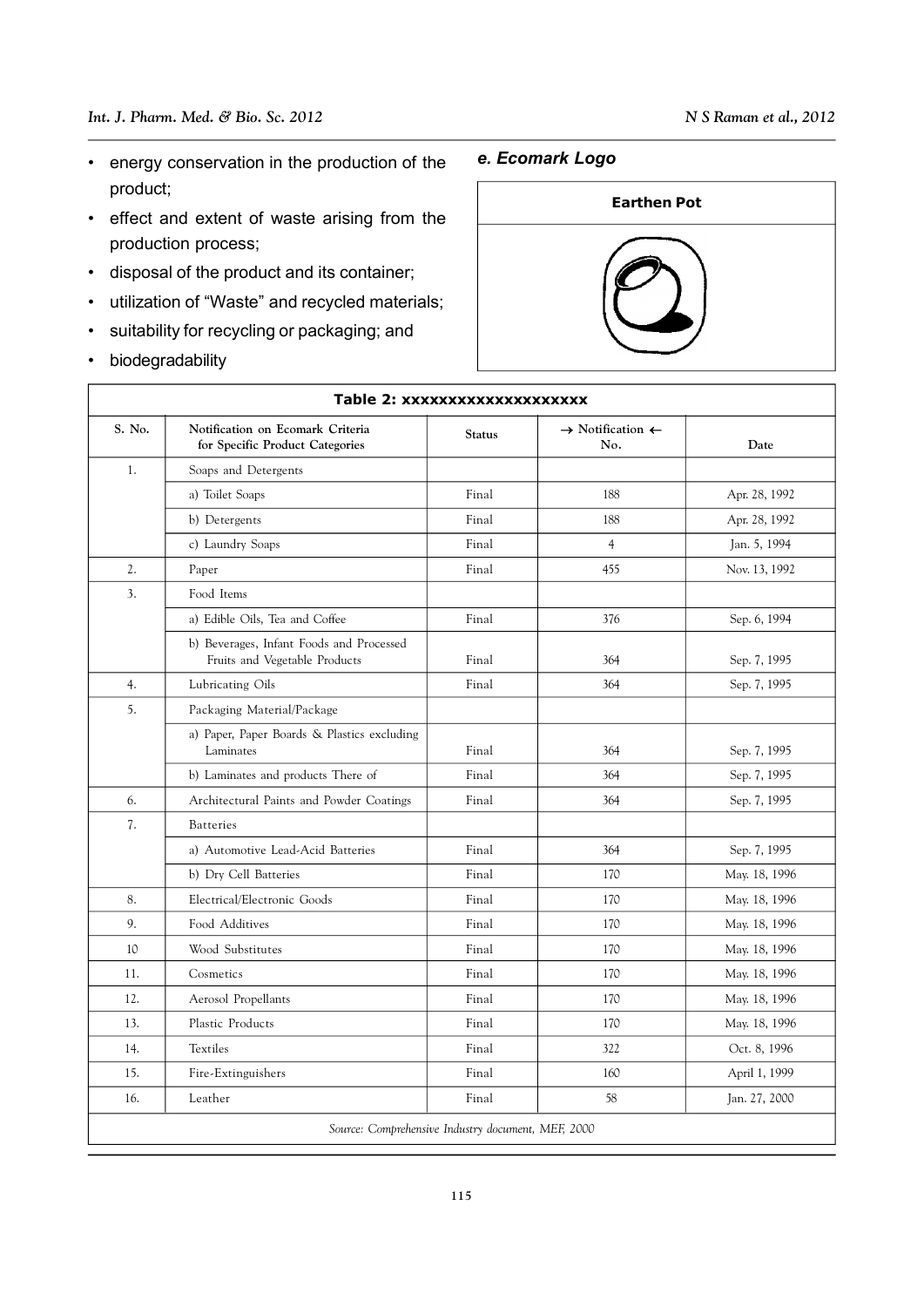An earthen pot has been chosen as the logo for the Ecomark scheme in India. The familiar earthen pot uses a renewable resource like earth, does not produce hazardous waste and consumes little energy in making. Its solid and graceful form represents both strength and fragility, which also characterizes the eco-system.

As a symbol, it puts across its environmental message. Its image has the ability to reach people and can help to promote a greater awareness of the need to be kind to the environment. The logo for the Ecomark Scheme, signifies that the product which carries it does the least damage to the environment

#### *f. Incentives*

As per notification issued by Department of Housing and Environment, Government of Madhya Pradesh, Dt. 28<sup>th</sup> Aug. '98 all such industries which have been awarded ECOMARK label for their products shall be given an exemption of 50% fee in the consent/renewal of consent under Water Act / Air Act.

Ecomark Criteria of the Product Categories covered under the scheme. The Government of India has notified the final criteria as depicted in Table 2.

### **APPLICATION PROCEDURE**

The procedure for obtaining a license to use the mark is as follows:

A manufacturer desirous to obtain a license to use the Ecomark has to apply to Bureau of Indian Standards (BIS) on the prescribed form with a fee of Rs.500/- per application. The application form may be obtain from BIS directly or its regional/ branch offices. A separate application has to be made for each commodity covered by a particular standard. If the standard consists of various parts, separate applications are required for each part. On receipt of an application, BIS arranges a preliminary inspection of the factory to check the testing facilities which the applicant has, and the manner in which the quality control of the product is being exercised during the manufacturing process. Samples are also drawn for testing in an independent laboratory to see whether they conform to the relevant standards. The costs of the samples and the testing are borne by the applicant. A draft scheme of testing and inspection, which specifies the control the applicant is required to maintain for obtaining and operating the license for standard marking, is prepared by the BIS and communicated to the applicant. The rate of marking fee of the product is also communicated to the applicant. A license to use the Ecomark is granted when:

- Full testing facilities are available with the applicant;
- Samples conform to Indian Standards; and
- Formal acceptance of the scheme of testing and inspection, and marking fee rate is received from the applicant.

On grant of a license, the manufacturer is authorized to apply for the Ecomark on the product which conforms to the relevant Indian Standard when tested as per the agreed scheme of testing and inspection appended to the license. The Bureau arranges periodic surprise inspections to check whether the scheme of testing or inspection is being enforced properly. Samples are drawn by the inspecting officers of the Bureau during inspection from the production line/store for testing in BIS and other independent laboratories. In addition, the Bureau arranges to purchase samples of certified products directly from the market or bonafide consumers for testing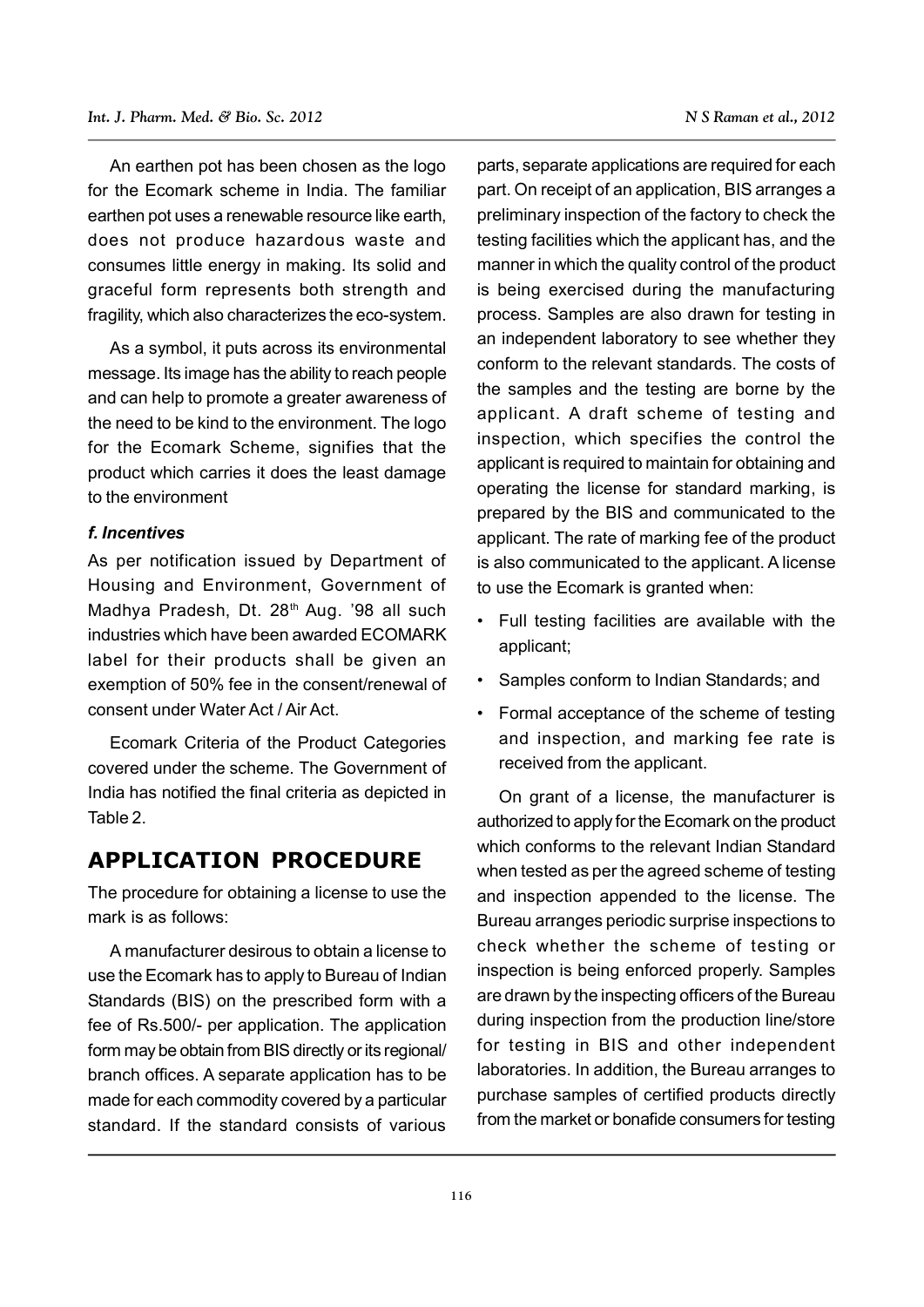purposes. The license is granted initially for a period of one year and is renewable subsequently for the same period. The licensee has to apply for renewal one month before the expiry of the validity period of the license. The Bureau may not renew the license if it finds that the scheme has not been complied with or may defer the renewal till such time the applicant is able to operate the scheme satisfactorily.

## **GOVERNMENT EFFORTS TOWARDS GREEN MARKETING - SOME INDIAN CASE EXAMPLES**

Institutions and organizations all over India celebrated world environment day on 5th June 2002. Activities relating to promotion of environment, were organized which spread over a period of one week. The activities include taking, pledge debates, slogan competitions, tree plantation and giving away of awards for achievements to officers and staff of the industries.

- National Thermal Power Corporation (NTPC), Kawar and Reliance Industries Limited (RIL), Hazira, Surat organized program on the occasion of World Environment Day.
- After achieving the distinction of becoming the first Indian passenger car company to be awarded ISO 14001 certification in December 1999 for its Environmental Management Systems (EMS). MUL has taken another step towards its commitment for a cleaner and greener society by launching an innovative program called GSCM (Greening the Supply Chain Management). Through this program, Maruti is going to help its suppliers ensure environment friendly methods of their operations, products and services.
- The Government of India (GOI) adopted EURO norms for available fuel quality and methods of testing. EURO-I norms in India are known as BHARAT-I norms and EURO-II norms are known as BHARAT-II norms. The central motor vehicle rules 115(11) 1989 says that pollution standards laid down for carbon monoxide and inspected in petrol vehicle should be as under:
	- 2 and 3 wheelers-idling carbon monoxide emission by volume should be 4.5%.
	- 4 wheelers-idling carbon monoxide emissions by volume should be 3.0%.

Various norms have been laid down for other toxic gases like sulphur dioxide, nitrous oxide, carbon dioxide etc.

• There are 16 products categories currently listed for consideration for Ecomarks, like Soaps and detergents, paper, food items, lubricating oils, packaging material, aerosol propellants and many more. The first Ecomark was awarded to Godrej product, 'EZEE', a liquid detergent for working on special delicate fabric. Later, 'Ecomark' was awarded to Bharat Paper Limited, Bilaspur for the two types of writing and printing paper. Apart from this some hotels in India are opting for "Ecotel" a third party certification program for eco friendly hotels.

## **CURRENT POSITION: INDIAN ECOMARK SCHEME REMAINS A NON-STARTER**

The overall response to the Ecomark program within India itself has been quite limited and manufacturers are hesitant to apply for the Ecomark label. Several factors are seen as possible causes for this hesitation.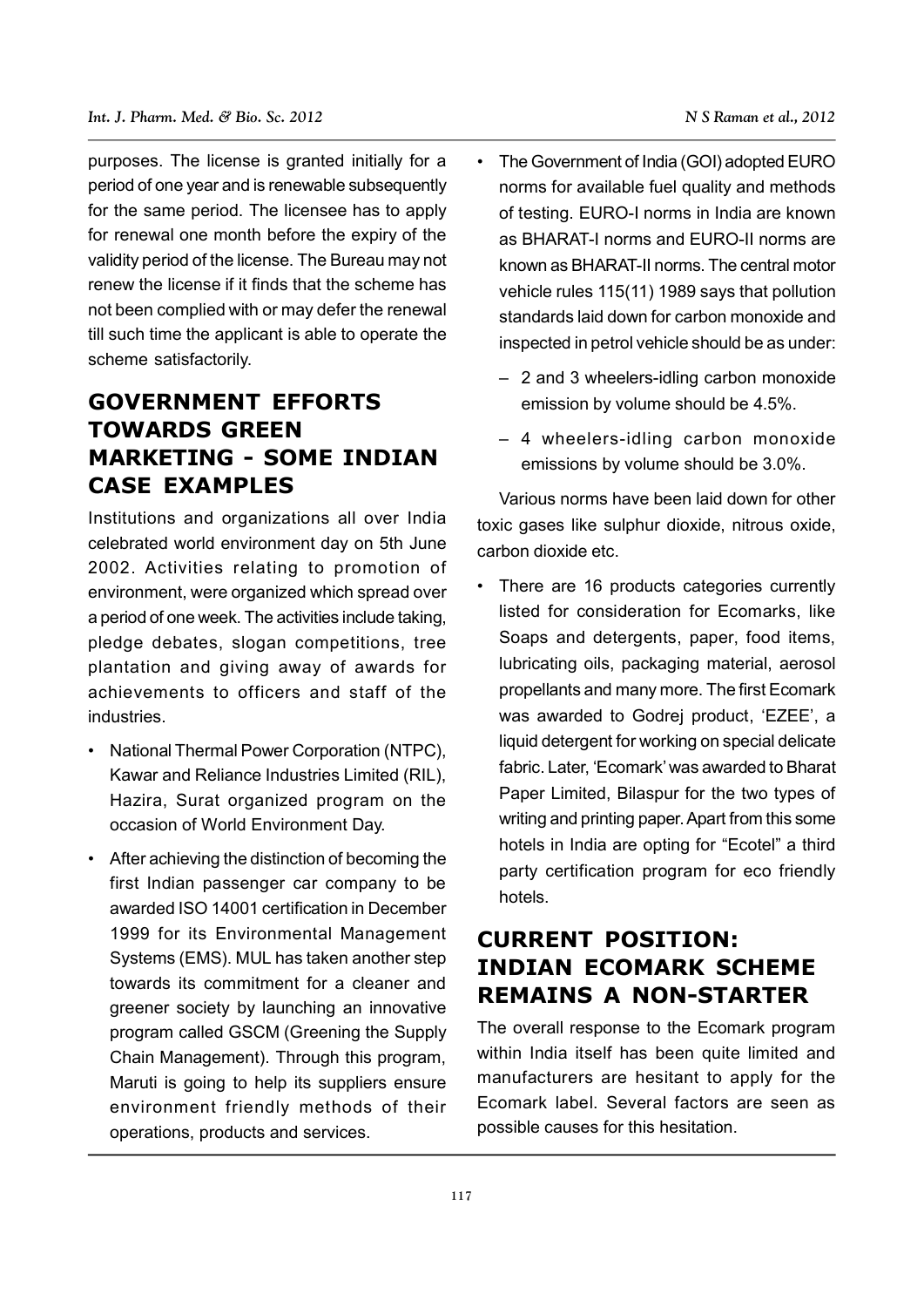- First, the Ecomark scheme is a self-financing program, requiring manufacturers to pay for the application, testing, licensing fee, and renewal costs involved in certification. Some estimates indicate that these costs can amount to a 10 percent increase in a manufacturer's production costs which are not guaranteed to be returned in increased profits.
- Second, products have to comply with BIS's quality standards before being able to apply for the Ecomark. The BIS standards add another layer of regulation and approvals for manufacturers, which are perceived as a burden with few immediate benefits. Additionally, industry has complained that India's Ecomark has not done enough to involve it in product criteria development. Industry feels the Indian Government has 'rushed through' with the Ecomark. Industry feels that the labeling program will not help environmental improvement if criteria concentrate on single issues, or if they are based on other programs that do not take the local situation into account. Industry also says that the labeling program inhibits innovation that comes with consumer goods production and can, therefore, be a hindrance to environmental improvements. Finally, industry feels that because of the lack of consumer awareness of environmentally preferable products, the Ecomark program may send consumers the 'wrong' message by indicating to consumers that non-Ecomark labeled products are not environmentally safe.
- Indian exporters feel that many of the product categories chosen for Ecomark, with the exception of textiles and certain food items do not reflect India's major export products for which an Ecomark might be of value. Several

manufacturers have, in fact, adopted the ecolabeling standards of their importing customers' countries in order to operate in those markets. The textile and leather products sectors (two of India's largest exports) have made efforts to conform to ecolabeling standards in EU countries such as Denmark and Germany. Such conformance has been possible through bilateral support from these foreign governments. In response, the Indian Government is now in the process of developing award criteria for the leather and leather products categories. With regard to trade, the Indian Ecomark program does recognize the increasing popularity of eco labeling schemes around the world, and the Ecomark Steering Committee recognizes that, "whilst there is a need for greater transparency, voluntary eco labeling schemes should not be brought under the scope of the technical barriers to trade agreements." As a result, the Indian Government stresses that the Ecomark program is a "purely voluntary scheme open to all manufacturers, both domestic and foreign." The Indian government has already prohibited the handling of 70 'azo' dyes, in response to new regulations by Germany and the EU in place as of early 1996. About 70 percent of dyes manufactured and used in textiles in India contain 'azo' dyes, and about 25 percent (190) of these have been banned in Germany and the EU. Germany and the EU are two of India's largest markets for garments and textiles (10 percent of India's textiles and textile goods exports go to Germany and 50 percent are sold to the EU as a whole). These new regulations are likely to affect India's exports in these sectors. To help exporters understand these new regulations, the Indian Government has set up committees in charge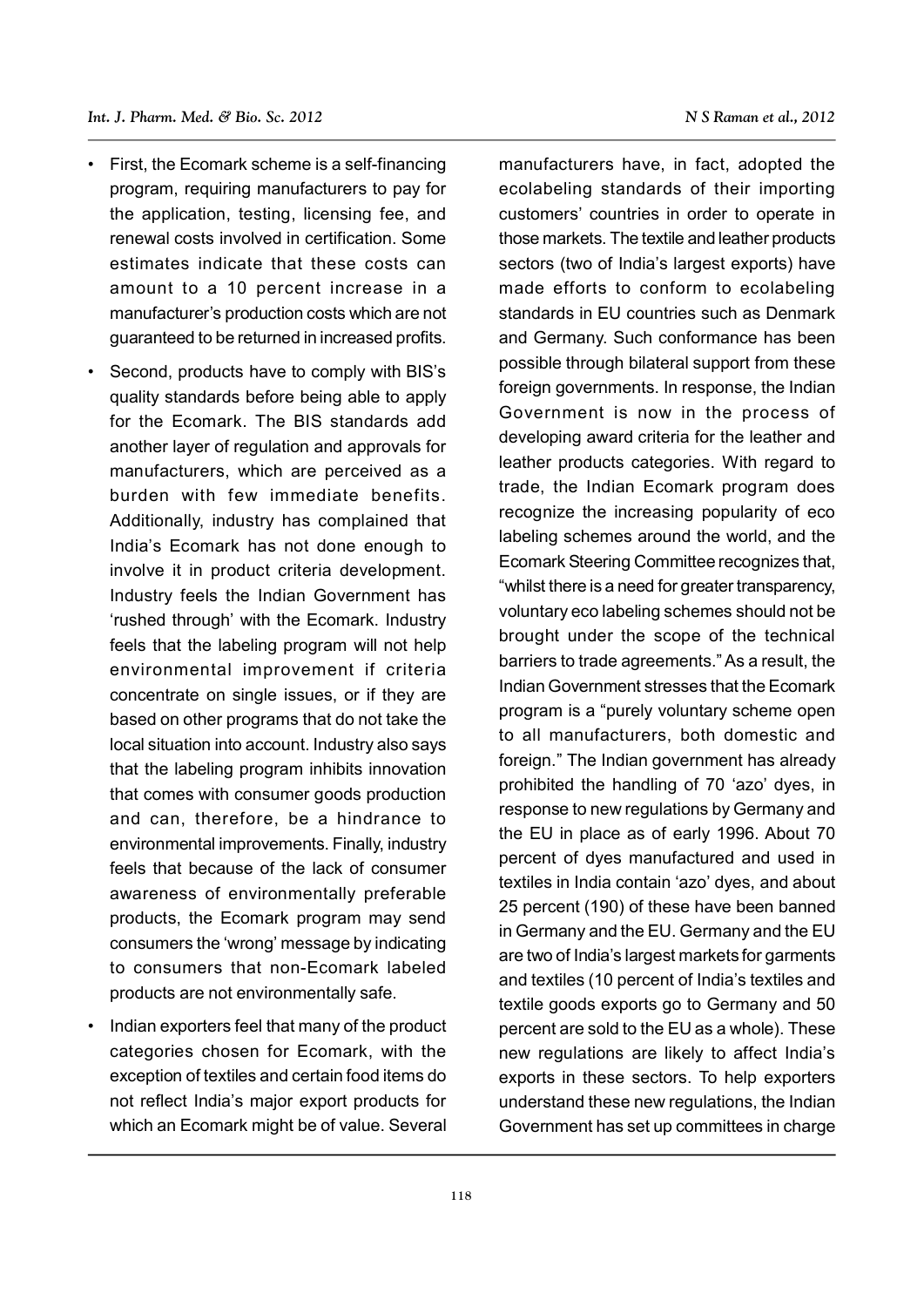of information dissemination to trade and industry, legal measures, research and development, and identification of substitutes. The committees have asked trade and research associations, export promotion councils, state governments, and other textiles-related organizations, to produce outreach materials (e.g., pamphlets, leaflets, publications, videos, advertisements in daily publications, workshops, and seminars), in both English and local languages, to provide manufacturers with information regarding the regulations. India's Ministry of Environment and Forests has issued restrictions on manufacturing of the 190 banned dyes, as well as placing these dyes on a list of restricted imports under India's Export-Import policy. In addition, a provision in the Textiles (Development and Regulations) Order of 1993 will be included specifying which toxic or harmful dyes and chemicals should not be used in the manufacturing of textiles. In addition, a list of the banned dyes, a list of safe substitutes, product related eco-standards, and a list of guidelines for manufacturing environmentally preferable textiles have been distributed.

• The lack of awareness about the Indian Ecomark scheme is evident from the fact that hardly anyone in the industry knows of the existence of such a label. The BIS is the certifying agency, but there is no mention of this label even on its website. And a number of high ranking officials of the three agencies are unaware of the label.

### **CONCLUSION**

'ECOMARK' is the buzzword for the environmentconscious consumer of today. However, lack of information and ineffective regulation has resulted in 'green washing' - corporations making misleading claims about the environmental benefits of their products or organization. Vague and misleading claims leave the consumer confused and distrustful of such labels. Ecolabeling schemes - which are voluntary, marketbased schemes—have been implemented in some countries, with varied degrees of success. In 1991, the Government of India instituted the Ecomark scheme to help consumers identify products that have a reduced environmental impact. Ten years on, few consumers are aware of the existence of the scheme, and almost no products bear the Ecomark label.

Targeting and reaching consumers in a developing country like ours is an extremely difficult task even today. It is because the population is still largely rural, poor and has less access to various media than in more developed countries. As a result they have less information about new products. More over because of poverty, ignorance and illiteracy they often prefer low quality and sometimes hazardous products to fulfill their needs rather than take care of their environment. On the other hand how industries develop, advertise, manage and promote environmentally friendly products is related to both internal firm characteristics and external factors.

The environment is under tremendous stress from rapid industrialization, unplanned urbanization and changing consumption patterns in the race to achieve better living standards. It is amply clear that regulatory actions by pollution control agencies alone cannot restore the environment to its pristine state. Pro-active and promotional roles should also be geared up in harmony with the overall environmental protection strategy. The time has come for consumers to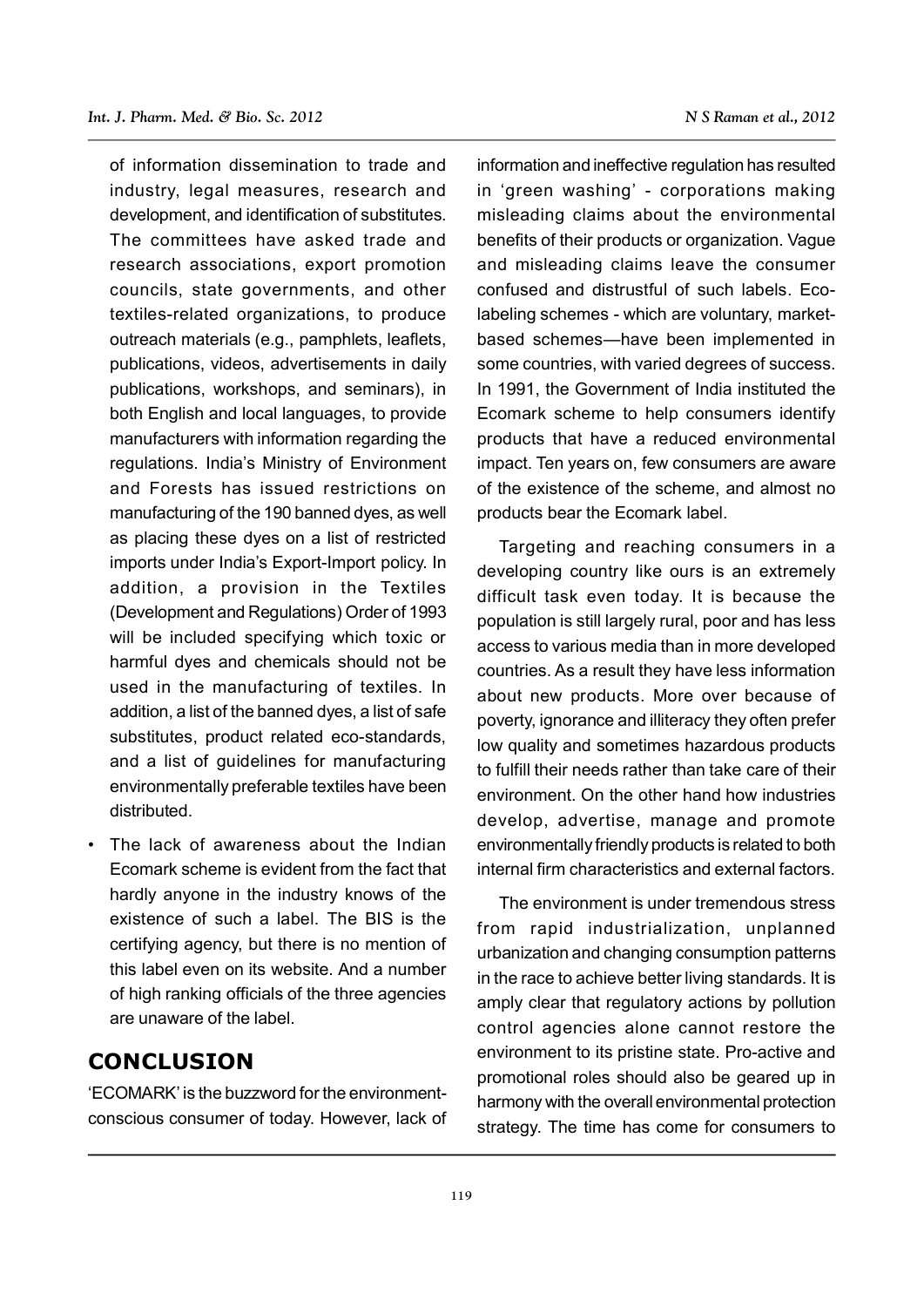take the lead in prompting manufacturers to adopt clean and eco-friendly technologies and environmentally-safe disposal of used products, along with preventive and mitigate approaches. Some of the guiding principles should be:

- 1. Voluntary participation
- 2. Compliance to environmental and other relevant legislations.
- 3. It must be based on sound scientific and engineering principles.
- 4. Criteria must be credible, relevant, attainable and measurable.
- 5. It should be open and accountable.
- 6. It must be consistent with ISO guidelines.

India urgently needs policy concepts, legal requirements and market strategies to promote product stewardship, producer responsibility and waste minimization. Many lessons can be drawn and adapted from legislation around the world such as California's deposit-return systems, or Mexico's requirement that 50% of Coca-Cola be sold in reusable bottles - and from market strategies like 'lotteries' using ring-tabs on PET bottles to bring in post-consumer waste. As with battery take backs, the eco-friendly criteria for Ecomark, if not the certification itself, need to become a time-bound requirement for the 16 industries covered to date. India also needs to explore economic instruments to prevent pollution, promote waste minimization and require life-cycle responsibility on the part of manufacturers and marketers of all products.

The government, central and state, quasigovernment bodies and other local institutions, which constitute nearly 80 per cent of buyers of goods, should set an example by insisting on

eco-products giving a price and priority preference to them. If the government and other state institutions do not have faith in certified goods, be they ISI or Eco-marked, then the common consumer too will not choose such products. The industry puts a scare that ecolabeled products will cost more and hence, consumers will shift to others (unlabelled), particularly in price-sensitive ones. The alternative is compulsion, which in the present scenario of liberalization, is not acceptable. A small but significant precedent has been set by the State of Karnataka this year, with an enhanced Road Tax for motor vehicles over 15 years old. Worldwide, social responsibility has been awakened only by legislation. Civil society in India has yet to take the lead in drafting and lobbying for waste reduction laws like those prevalent in North America and Europe. India is, for instance, a strong player in the information technology market, so it is especially important for this industry to track and keep pace with some selfregulation, to stay ahead of global requirements. The media has a real role to play to spread the message of environmental safety. Needless to say, the environmental regime has to be reoriented and strengthened with more expert mechanism to deal with the larger spectrum of problems hitherto unattended by law.

### **REFERENCES**

- 1. Akitsune K and Takae T (2003), "Abatement of Prilling Tower Effluent", *Chemical Engineering Progress*, Vol. 69, pp. 73-90.
- 2. Alien J Danzig (2003), "Environmental Auditing: Reaching the Bottom Line in Compliance", *National Environmental Enforcement Journal*, Vol. 2, No. 1, pp. 3- 14.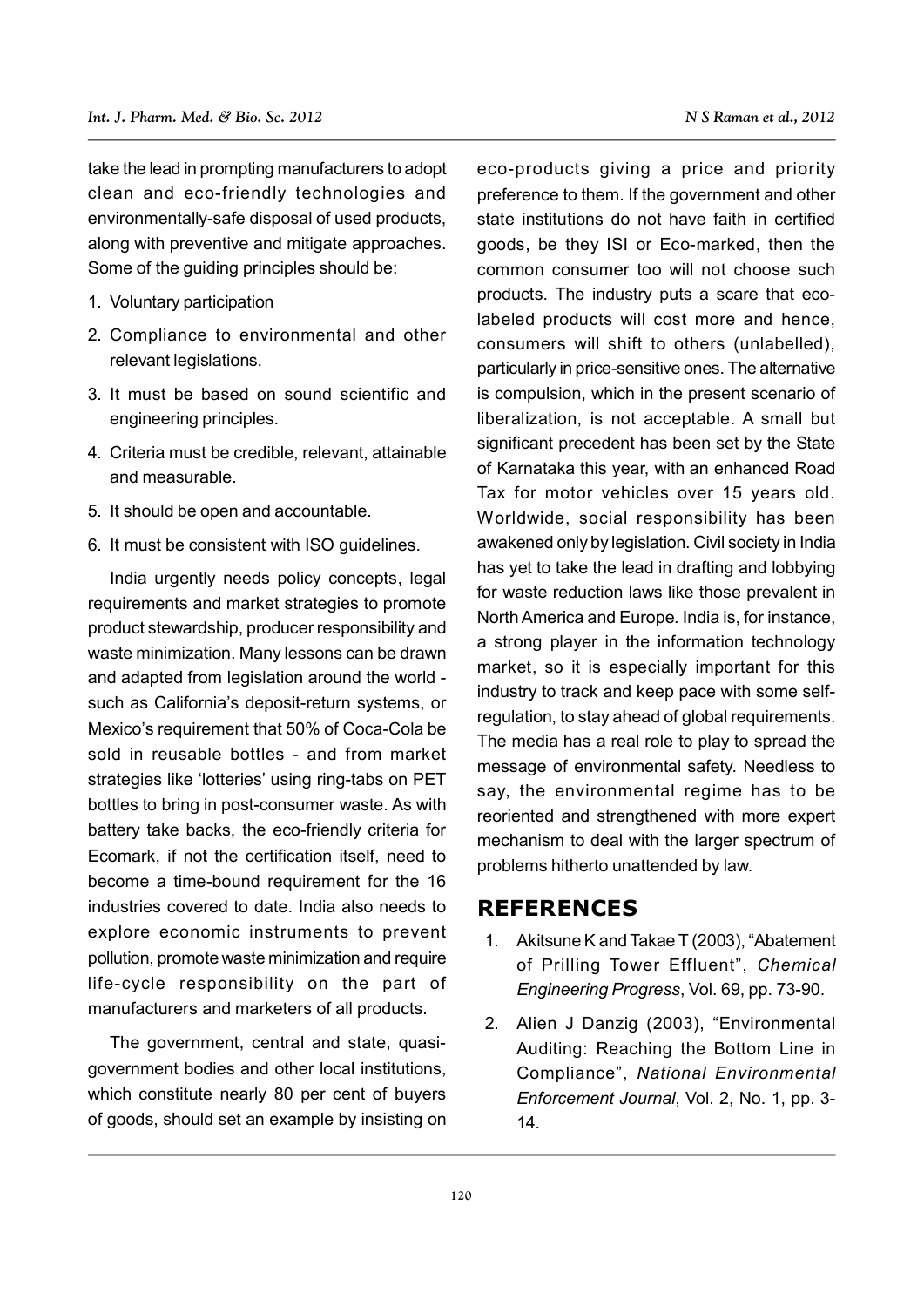- 3. Arthur D Little (1983), "Benefits to Industry of Environmental Auditing", *National Technical Information Service*, Springfield.
- 4. Badrinath S D and Raman N S (1995), "Environmental Audit: Indian Scenario", *Journal of Environmental Engineering, American Society of Civil Engineers*, Vol. 121, No. 6, pp. 472-477.
- 5. Badrinath S D and Raman N S (1993), "Certification Scheme for Environmental Audit", *Chemical Business*, Vol. 7, No. 4, p. 47.
- 6. Bradley Raffel I (1985), "Corporate Environmental Compliance Programme", 78th Annual Meeting of the Air Pollution Control Association, 18 June.
- 7. Conrad J (1984) "Total Plant Safety Audit", *Chemical Engineering*, Vol. 9, No. 10, p. 83.
- 8. Courtney M Price and Alien J Danzig (1986), "Environmental Auditing: Developing a Preventive Medicine Approach to Environmental Compliance", *Loyala of Los Angeles Law Review*, Vol. 19, No. 4, pp. 801-824.
- 9. David L Russel (1985) "Managing Your Environmental Audit", *Chemical Engineering*, Vol. 45, pp. 37-43.
- 10. Dooyeweerd E and Meesen J (1984), "How Do Power and Steam Prices Affect Urea Plant Design", *Chemical Engineering Progress*, Vol. 16, pp. 48-72.
- 11. Dooyeweerd E and Meessen J (1983), "Comparison of the Energy Consumptions of Low Energy Urea Technologies", Nitrogen, 143, pages 32-38.
- 12. Ghosal S R and Karkum K (1982), "Improvements in Ammonia Process

Technology for Reduced Energy Consumption", *Fertilizer News*, Vol. 47, p. 55.

- 13. Guida Joseph (1982), "A Practical Look at Environmental Audits", *Journal of the Air Pollution Control Association*, Vol. 32, No. 5, pp. 568-570.
- 14. Herendeen R A (2005), "Input-Output Techniques and Energy Cost of Commodities", *Energy Policy*, Vol. 6, p. 162.
- 15. John Palmisano and Malcolm C (2004), "Environmental Auditing: What is it", *Environmental Analyst*, Vol. 4, No. 11, pp. 13-17.
- 16. Jonathan Plaut (1980), "Environmental, Health and Safety and Concerns in Acquisition Review", *Toxic Substances Journal*, Vol. 2, No. 3, pp. 243-250.
- 17. Kennedy W V (1984), "US and Canadian Experience with Environmental Assessment: Relevance of the European Communities", *Zeitschriftfur Umweltpolitik*, Vol. 7, pp. 349- 366.
- 18. Khanna P (1989), "Sustainable Development", *Journal of Indian Association for Environmental Management*", Vol. 16, No. 1, pp. 6-19.
- 19. Kirkland R W (1984), "Energy-Efficient Route to Granular Urea", *Chemical Engineering Progress*, Vol. 48, pp. 49-53.
- 20. Ladd Greeno J, Gilbert Hedstorm S and Maryanne Diberto (xxxx), "Environmental Auditing: Fundamentals and Techniques", Center for Environmental Assurance, Arthur D. Little, Inc., 15 Acorn Park, Combridge, MA 2140.
- 21. Lawrence B Cahill (1989), "Environmental Audits", Government Institutes Rockville, USA.